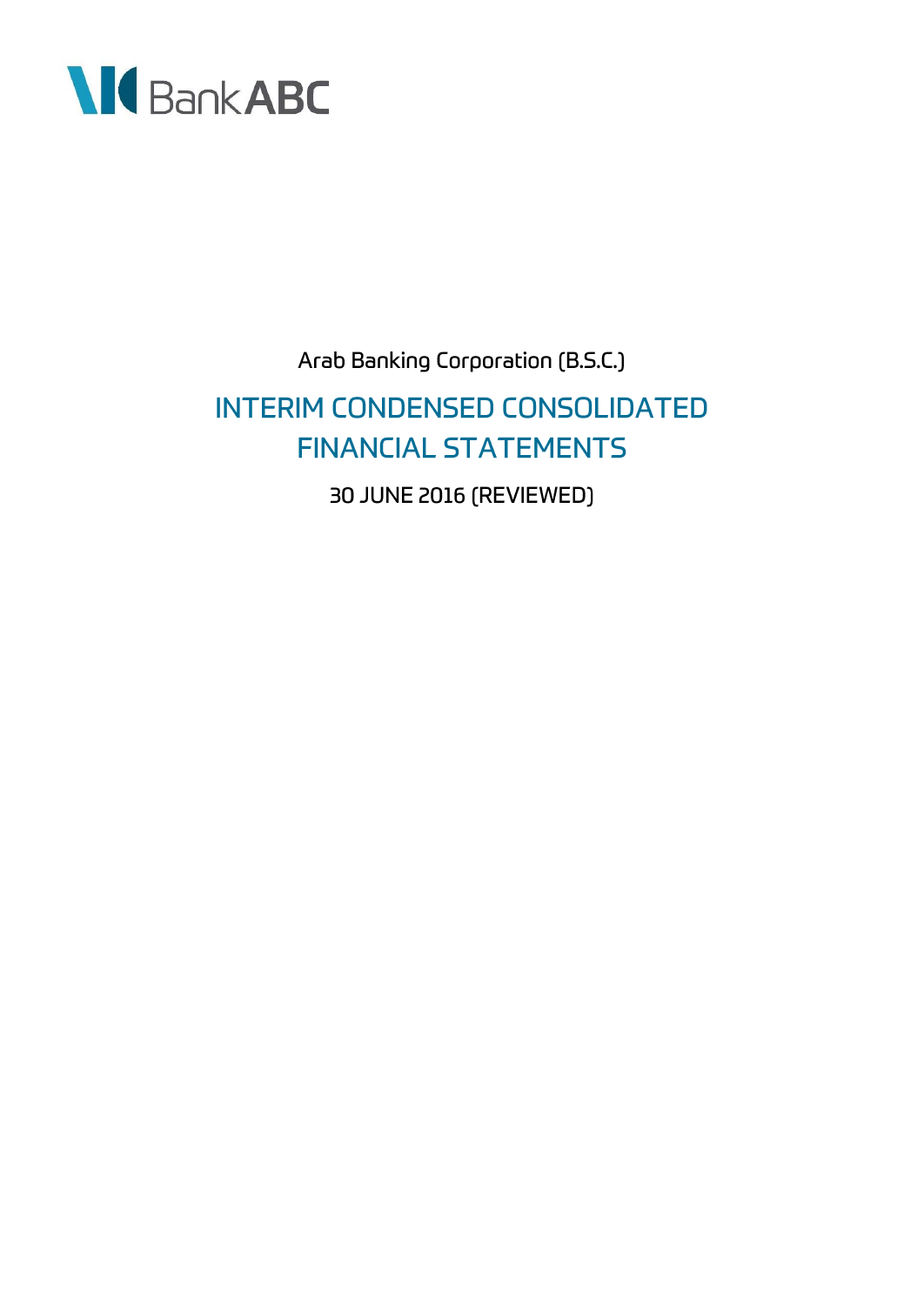

Ernst & Young P.O. Box 140 14th Floor, South Tower Bahrain World Trade Center Manama Kingdom of Bahrain

Tel: +973 1753 5455 Fax: +973 1753 5405 manama@bh.ey.com ey.com/mena C.R. No. 6700

### REPORT ON REVIEW OF INTERIM CONDENSED CONSOLIDATED **FINANCIAL STATEMENTS TO THE BOARD OF DIRECTORS OF ARAB BANKING CORPORATION (B.S.C.)**

### **Introduction**

We have reviewed the accompanying interim condensed consolidated financial statements of Arab Banking Corporation (B.S.C.) [the Bank] and its subsidiaries [together the Group] as at 30 June 2016, comprising of the interim consolidated statement of financial position as at 30 June 2016 and the related interim consolidated statements of profit or loss, comprehensive income, changes in equity and cash flows for the six-month period then ended and explanatory notes. The Board of Directors is responsible for the preparation and presentation of these interim condensed consolidated financial statements in accordance with International Accounting Standard 34 Interim Financial Reporting (IAS 34). Our responsibility is to express a conclusion on these interim condensed consolidated financial statements based on our review.

### **Scope of review**

We conducted our review in accordance with International Standard on Review Engagements 2410, Review of Interim Financial Information Performed by the Independent Auditor of the Entity. A review of interim financial information consists of making inquiries, primarily of persons responsible for financial and accounting matters, and applying analytical and other review procedures. A review is substantially less in scope than an audit conducted in accordance with International Standards on Auditing and, consequently, does not enable us to obtain assurance that we would become aware of all significant matters that might be identified in an audit. Accordingly, we do not express an audit opinion.

### **Conclusion**

Based on our review, nothing has come to our attention that causes us to believe that the accompanying interim condensed consolidated financial statements are not prepared, in all material respects, in accordance with IAS 34.

Ernet + Young

25 July 2016 Manama, Kingdom of Bahrain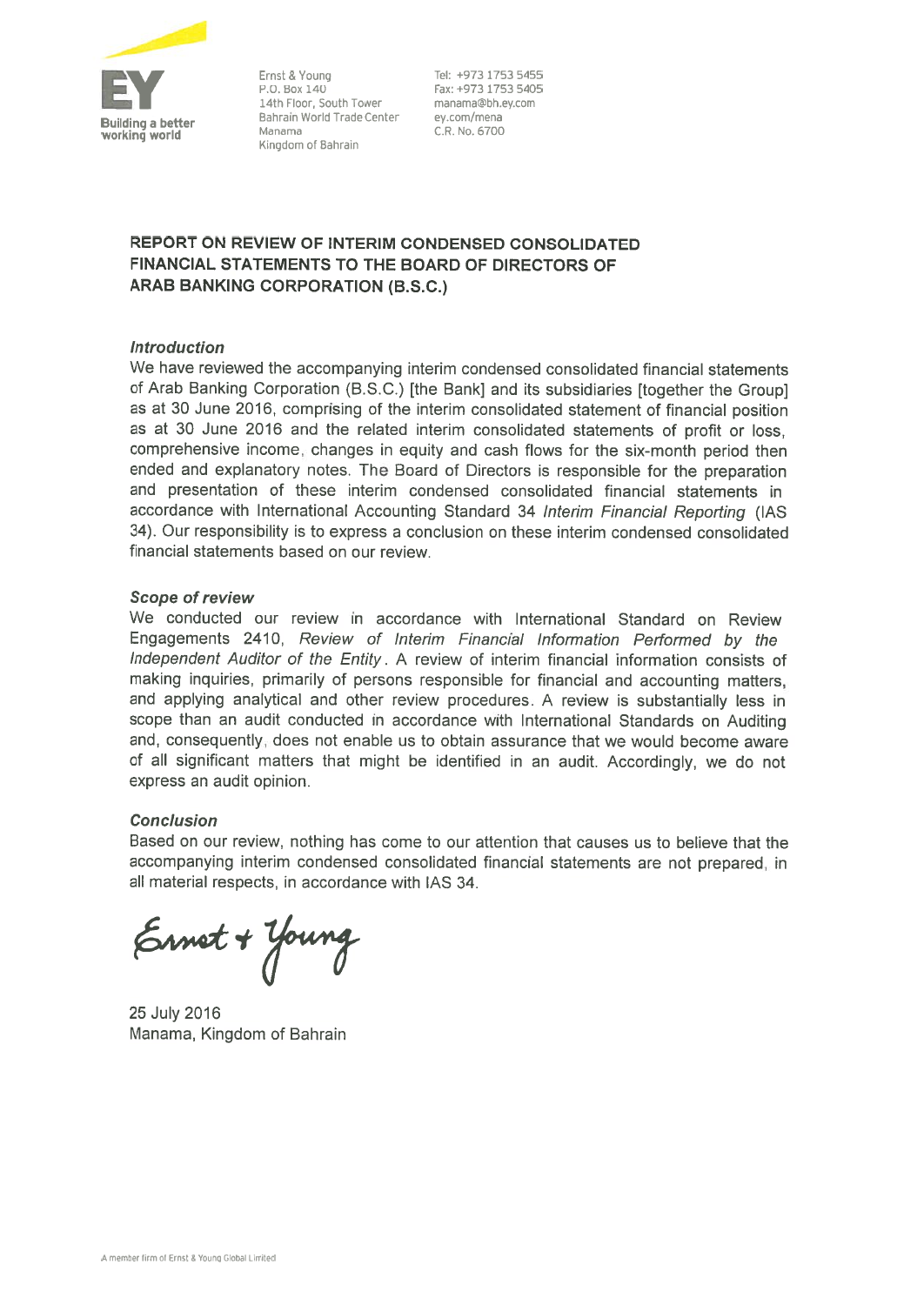### INTERIM CONSOLIDATED STATEMENT OF FINANCIAL POSITION

30 June 2016 (Reviewed)

*All figures in US\$ million Reviewed Audited 30 June 31 December 2016 2015* **ASSETS**  Liquid funds **1,598** 1,002 Trading securities **457** 534 Placements with banks and other financial institutions **3,726** 4,313 Securities bought under repurchase agreements **1,955** 1,447 Non-trading securities **6,005** 5,535 Loans and advances **14,531** 13,958 Interest receivable **355** Other assets **1,279** 929 **Premises and equipment 122** 122 **- TOTAL ASSETS 30,029** 28,195 **LIABILITIES Deposits from customers <b>13,384** 13,384 13,384 Deposits from banks and other financial institutions **5,978** 5,029 Certificates of deposit **37** 41 Securities sold under repurchase agreements **544** 579 Interest payable **332** 260 Taxation **107** 70 Other liabilities **1,187** 781 TERM NOTES, BONDS AND OTHER TERM FINANCING **3,945** 3,943 **- Total liabilities 25,784** 24,087 **EQUITY** Share capital **3,110** 3,110 Reserves **724** 663 **- 3,834** 3,773 Non-controlling interests **411** 335 **- Total equity 4,245** 4,108 **TOTAL LIABILITIES AND EQUITY 30,029** 28,195 EQUITY ATTRIBUTABLE TO THE SHAREHOLDERS OF THE PARENT

These interim condensed consolidated financial statements were authorised for issue by the Board of Directors on 25 July 2016 and signed on their behalf by the Chairman, Deputy Chairman and the Group Chief Executive Officer.

 $\frac{1}{2}$ 

Saddek El Kaber Chairman

\_\_\_\_\_\_\_\_\_\_\_\_\_\_\_\_\_\_\_\_\_\_\_ Hilal Mishari Al Mutairi Deputy Chairman

Khaled Kawan Group Chief Executive Officer

The attached notes 1 to 5 form part of these interim condensed consolidated financial statements.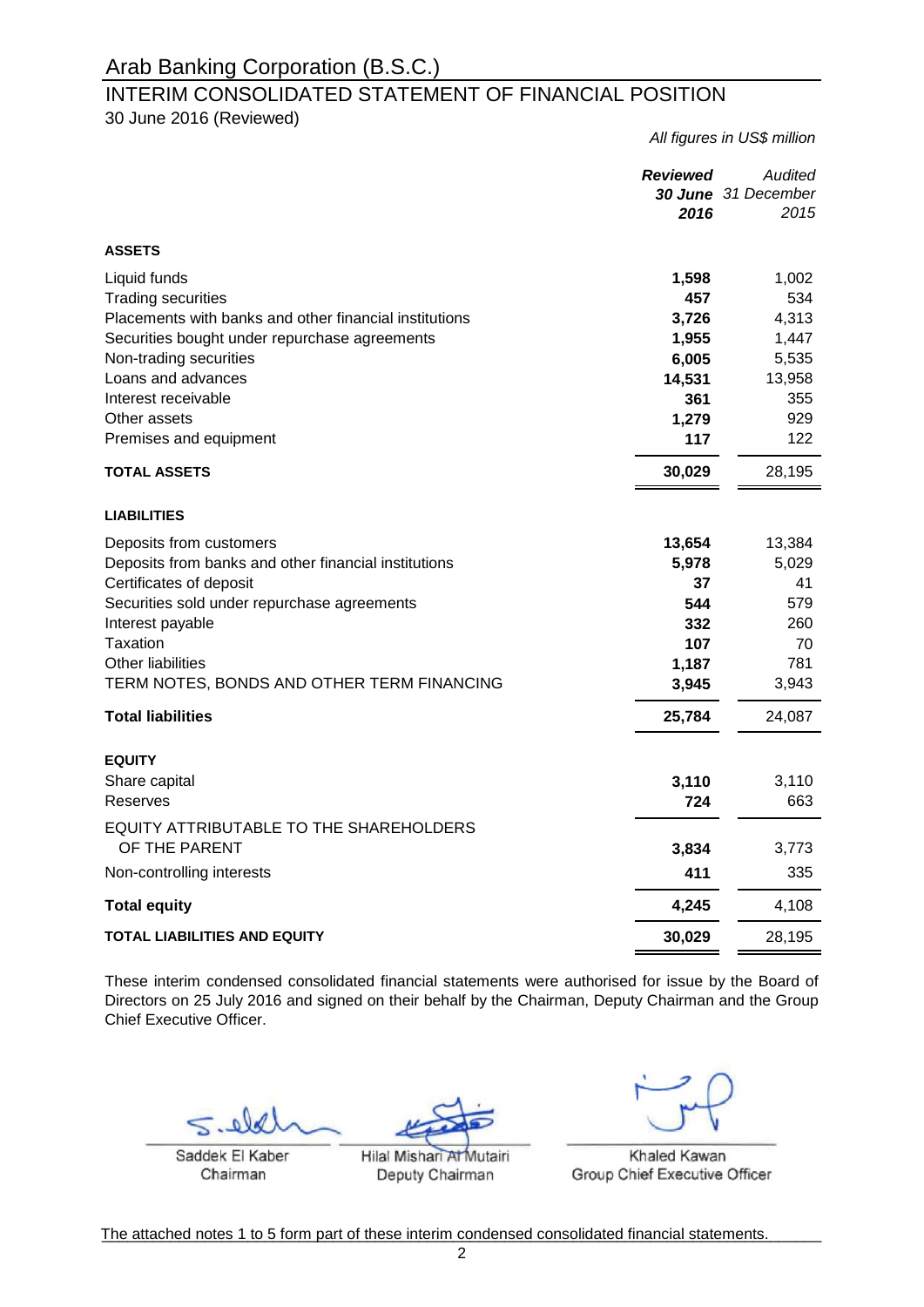# INTERIM CONSOLIDATED STATEMENT OF PROFIT OR LOSS

Six-month period ended 30 June 2016 (Reviewed)

*All figures in US\$ million*

|                                                                        | Reviewed                |       |                  |       |  |
|------------------------------------------------------------------------|-------------------------|-------|------------------|-------|--|
|                                                                        | Three months ended      |       | Six months ended |       |  |
|                                                                        | 30 June<br>2016<br>2015 |       | 30 June          |       |  |
|                                                                        |                         |       | 2016             | 2015  |  |
| <b>OPERATING INCOME</b>                                                |                         |       |                  |       |  |
| Interest and similar income                                            | 330                     | 304   | 624              | 667   |  |
| Interest and similar expense                                           | (196)                   | (177) | (370)            | (414) |  |
| Net interest income                                                    | 134                     | 127   | 254              | 253   |  |
| Other operating income                                                 | 99                      | 77    | 188              | 119   |  |
| <b>Total operating income</b>                                          | 233                     | 204   | 442              | 372   |  |
| Impairment provisions - net                                            | (18)                    | (13)  | (36)             | (22)  |  |
| <b>NET OPERATING INCOME AFTER PROVISIONS</b>                           | 215                     | 191   | 406              | 350   |  |
| <b>OPERATING EXPENSES</b>                                              |                         |       |                  |       |  |
| <b>Staff</b>                                                           | 75                      | 72    | 146              | 144   |  |
| Premises and equipment                                                 | 9                       | 8     | 17               | 16    |  |
| Other                                                                  | 24                      | 29    | 49               | 53    |  |
| <b>Total operating expenses</b>                                        | 108                     | 109   | 212              | 213   |  |
| <b>PROFIT BEFORE TAXATION</b>                                          | 107                     | 82    | 194              | 137   |  |
| Taxation on foreign operations                                         | (36)                    | (24)  | (71)             | (12)  |  |
| <b>PROFIT FOR THE PERIOD</b>                                           | 71                      | 58    | 123              | 125   |  |
| Income attributable to non-controlling interests                       | (11)                    | (14)  | (22)             | (29)  |  |
| <b>PROFIT ATTRIBUTABLE TO THE</b><br><b>SHAREHOLDERS OF THE PARENT</b> | 60                      | 44    | 101              | 96    |  |
| <b>BASIC AND DILUTED EARNINGS</b>                                      |                         |       |                  |       |  |
| PER SHARE (EXPRESSED IN US\$)                                          | 0.02                    | 0.01  | 0.03             | 0.03  |  |

 $\overline{\phantom{a}}$  $S = 1$ 

Saddek El Kaber Chairman

Hilal Mishari At Mutairi Deputy Chairman

 $H_1$ 

 $\overline{\phantom{a}}$ 

 $\Box$ 

Khaled Kawan Group Chief Executive Officer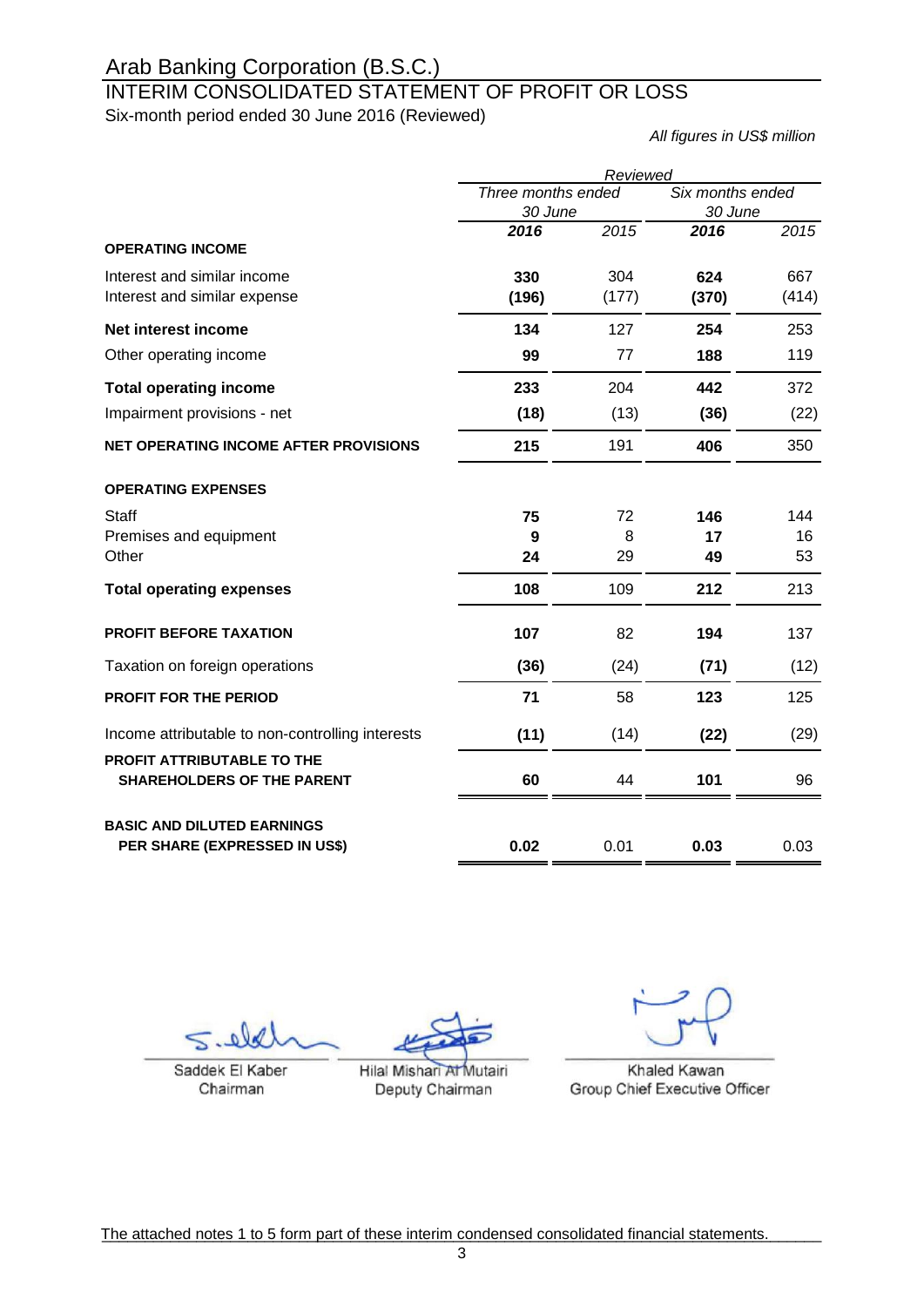# INTERIM CONSOLIDATED STATEMENT OF COMPREHENSIVE INCOME

Six-month period ended 30 June 2016 (Reviewed)

*All figures in US\$ million*

|                                                                                                                     | Reviewed                      |      |      |                             |  |
|---------------------------------------------------------------------------------------------------------------------|-------------------------------|------|------|-----------------------------|--|
|                                                                                                                     | Three months ended<br>30 June |      |      | Six months ended<br>30 June |  |
|                                                                                                                     | 2016                          | 2015 | 2016 | 2015                        |  |
| <b>PROFIT FOR THE PERIOD</b>                                                                                        | 71                            | 58   | 123  | 125                         |  |
| Other comprehensive income:                                                                                         |                               |      |      |                             |  |
| Other comprehensive income that<br>could be reclassified (or recycled) to<br>profit or loss in subsequent periods:  |                               |      |      |                             |  |
| Net fair value movements during the period after<br>impairment effect<br>Amortisation of fair value shortfall on    | 7                             | (3)  | (14) | 2                           |  |
| reclassified securities                                                                                             | 1                             | 1    | 1    | 2                           |  |
| Unrealised gain (loss) on exchange translation<br>of foreign subsidiaries                                           | 25                            | 21   | 32   | (160)                       |  |
|                                                                                                                     | 33                            | 19   | 19   | (156)                       |  |
| Other comprehensive income that<br>cannot be reclassified (or recycled) to<br>profit or loss in subsequent periods: |                               |      |      |                             |  |
| Net change in pension fund reserve                                                                                  |                               |      |      | (1)                         |  |
|                                                                                                                     |                               |      |      | (1)                         |  |
| Total other comprehensive income (loss)<br>for the period                                                           | 33                            | 19   | 19   | (157)                       |  |
| TOTAL COMPREHENSIVE INCOME (LOSS) FOR<br><b>THE PERIOD</b>                                                          | 104                           | 77   | 142  | (32)                        |  |
| Total comprehensive (income) loss attributable to<br>non-controlling interests                                      | (45)                          | (23) | (82) | 25                          |  |
| <b>TOTAL COMPREHENSIVE INCOME (LOSS)</b><br><b>ATTRIBUTABLE TO SHAREHOLDERS</b>                                     |                               |      |      |                             |  |
| OF THE PARENT                                                                                                       | 59                            | 54   | 60   | (7)                         |  |

The attached notes 1 to 5 form part of these interim condensed consolidated financial statements.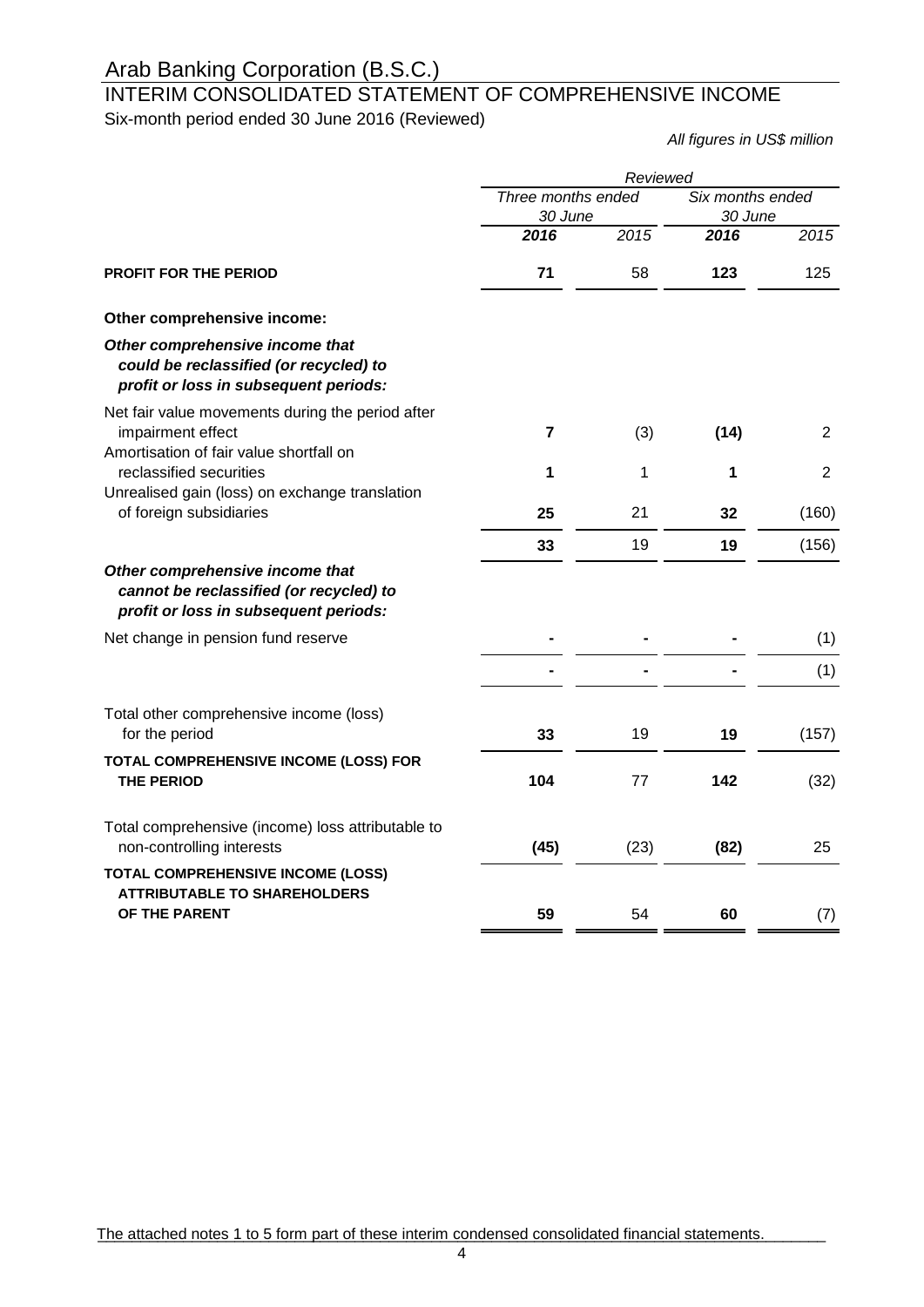# INTERIM CONSOLIDATED STATEMENT OF CASH FLOWS

Six-month period ended 30 June 2016 (Reviewed)

*All figures in US\$ million*

|                                                                     | Reviewed         |                |
|---------------------------------------------------------------------|------------------|----------------|
|                                                                     | Six months ended |                |
|                                                                     | 30 June          |                |
|                                                                     | 2016             | 2015           |
| <b>OPERATING ACTIVITIES</b>                                         |                  |                |
| Profit for the period                                               | 123              | 125            |
| Adjustments for:                                                    |                  |                |
| Impairment provisions - net                                         | 36               | 22             |
| Depreciation and amortisation                                       | 6                | 6              |
| Gain on disposal of non-trading securities - net                    | (17)             | (9)            |
| Amortisation of fair value shortfall on reclassified securities     | 1                | 2              |
| Changes in operating assets and liabilities:                        |                  |                |
| Treasury bills and other eligible bills                             | (27)             | 9              |
| <b>Trading securities</b>                                           | 153              | (316)          |
| Placements with banks and other financial institutions              | 469              | 2,506<br>(771) |
| Securities bought under repurchase agreements<br>Loans and advances | (250)<br>(296)   | (254)          |
| Interest receivable and other assets                                | (205)            | 277            |
| Deposits from customers                                             | 287              | (103)          |
| Deposits from banks and other financial institutions                | 544              | 86             |
| Securities sold under repurchase agreements                         | (38)             | 23             |
| Interest payable and other liabilities                              | 359              | (204)          |
| Other non-cash movements                                            | (2)              | 50             |
| Net cash from operating activities                                  | 1,143            | 1,449          |
| <b>INVESTING ACTIVITIES</b>                                         |                  |                |
| Purchase of non-trading securities                                  | (4, 124)         | (2,469)        |
| Sale and redemption of non-trading securities                       | 3,604            | 1,142          |
| Purchase of premises and equipment                                  | (8)              | (5)            |
| Sale of premises and equipment                                      | $\mathbf 2$      | $\overline{2}$ |
| Additional investment in a subsidiary                               | 1                | (4)            |
| Net cash used in investing activities                               | (525)            | (1, 334)       |
| <b>FINANCING ACTIVITIES</b>                                         |                  |                |
| Issue of certificates of deposit - net                              | (2)              | (6)            |
| Issue of term notes, bonds and other term financing                 |                  | 54             |
| Dividend paid to Group shareholders                                 |                  | (156)          |
| Dividend paid to non-controlling interests                          | (14)             | (11)           |
| Net cash used in financing activities                               | (16)             | (119)          |
| Net change in cash and cash equivalents                             | 602              | (4)            |
| Effect of exchange rate changes on cash and cash equivalents        | (32)             | (19)           |
| Cash and cash equivalents at beginning of the period                | 791              | 759            |
| CASH AND CASH EQUIVALENTS AT END OF THE PERIOD                      | 1,361            | 736            |
|                                                                     |                  |                |

The attached notes 1 to 5 form part of these interim condensed consolidated financial statements.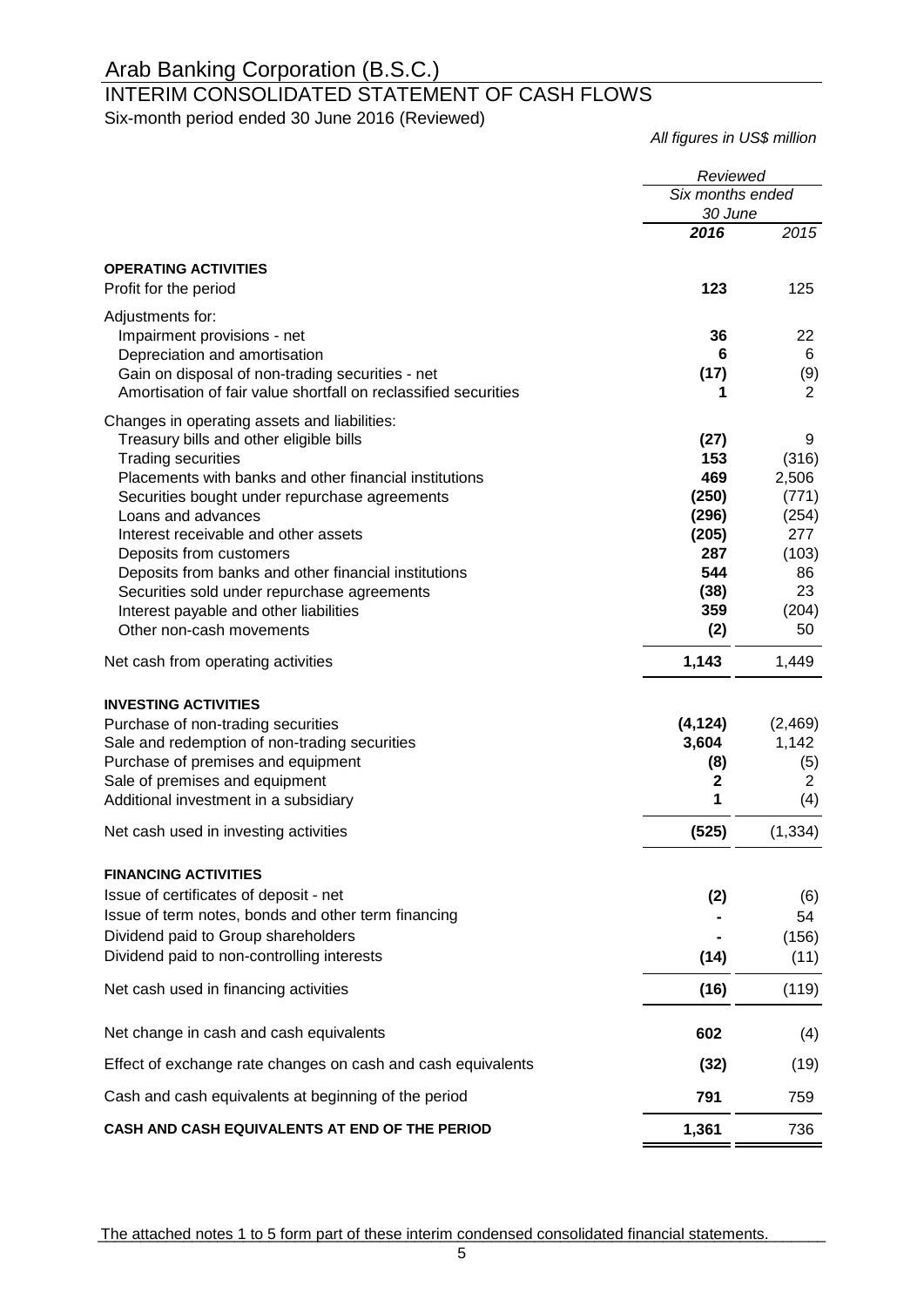### INTERIM CONSOLIDATED STATEMENT OF CHANGES IN EQUITY

Six-month period ended 30 June 2016 (Reviewed)

*All figures in US\$ million*

|                                                                                                             |                  |                      |                    |                       | Attributable to shareholders of the parent        |                                        |                            |                      | Non-<br>controlling<br>interests | Total<br>equity       |
|-------------------------------------------------------------------------------------------------------------|------------------|----------------------|--------------------|-----------------------|---------------------------------------------------|----------------------------------------|----------------------------|----------------------|----------------------------------|-----------------------|
|                                                                                                             | Share<br>capital | Statutory<br>reserve | General<br>reserve | Retained<br>earnings* | Foreign<br>exchange<br>translation<br>adjustments | Cumulative<br>changes in<br>fair value | Pension<br>fund<br>reserve | Total                |                                  |                       |
| At 31 December 2015<br>Profit for the period<br>Other comprehensive (loss) income for the period            | 3,110            | 444                  | 100                | 693<br>101            | (507)<br>(28)                                     | (44)<br>(13)                           | (23)                       | 3,773<br>101<br>(41) | 335<br>22<br>60                  | 4,108<br>123<br>19    |
| Total comprehensive income (loss) for the period<br>Other equity movements in subsidiaries                  |                  |                      |                    | 101                   | (28)                                              | (13)                                   |                            | 60                   | 82<br>(6)                        | 142<br>(5)            |
| At 30 June 2016 (reviewed)                                                                                  | 3,110            | 444                  | 100                | 795                   | (535)                                             | (57)                                   | (23)                       | 3,834                | 411                              | 4,245                 |
| At 31 December 2014<br>Profit for the period<br>Other comprehensive (loss) income for the period            | 3,110            | 426                  | 100                | 684<br>96             | (284)<br>(106)                                    | (7)<br>4                               | (23)<br>(1)                | 4,006<br>96<br>(103) | 420<br>29<br>(54)                | 4,426<br>125<br>(157) |
| Total comprehensive income (loss) for the period<br>Dividend paid<br>Other equity movements in subsidiaries |                  |                      |                    | 96<br>(156)           | (106)                                             | 4                                      | (1)                        | (7)<br>(156)         | (25)<br>(8)                      | (32)<br>(156)<br>(7)  |
| At 30 June 2015 (reviewed)                                                                                  | 3,110            | 426                  | 100                | 625                   | (390)                                             | (3)                                    | (24)                       | 3,844                | 387                              | 4,231                 |
|                                                                                                             |                  |                      |                    |                       |                                                   |                                        |                            |                      |                                  |                       |

\* Retained earnings include non-distributable reserves arising from consolidation of subsidiaries amounting to US\$ 420 million (31 December 2015: US\$ 414 million).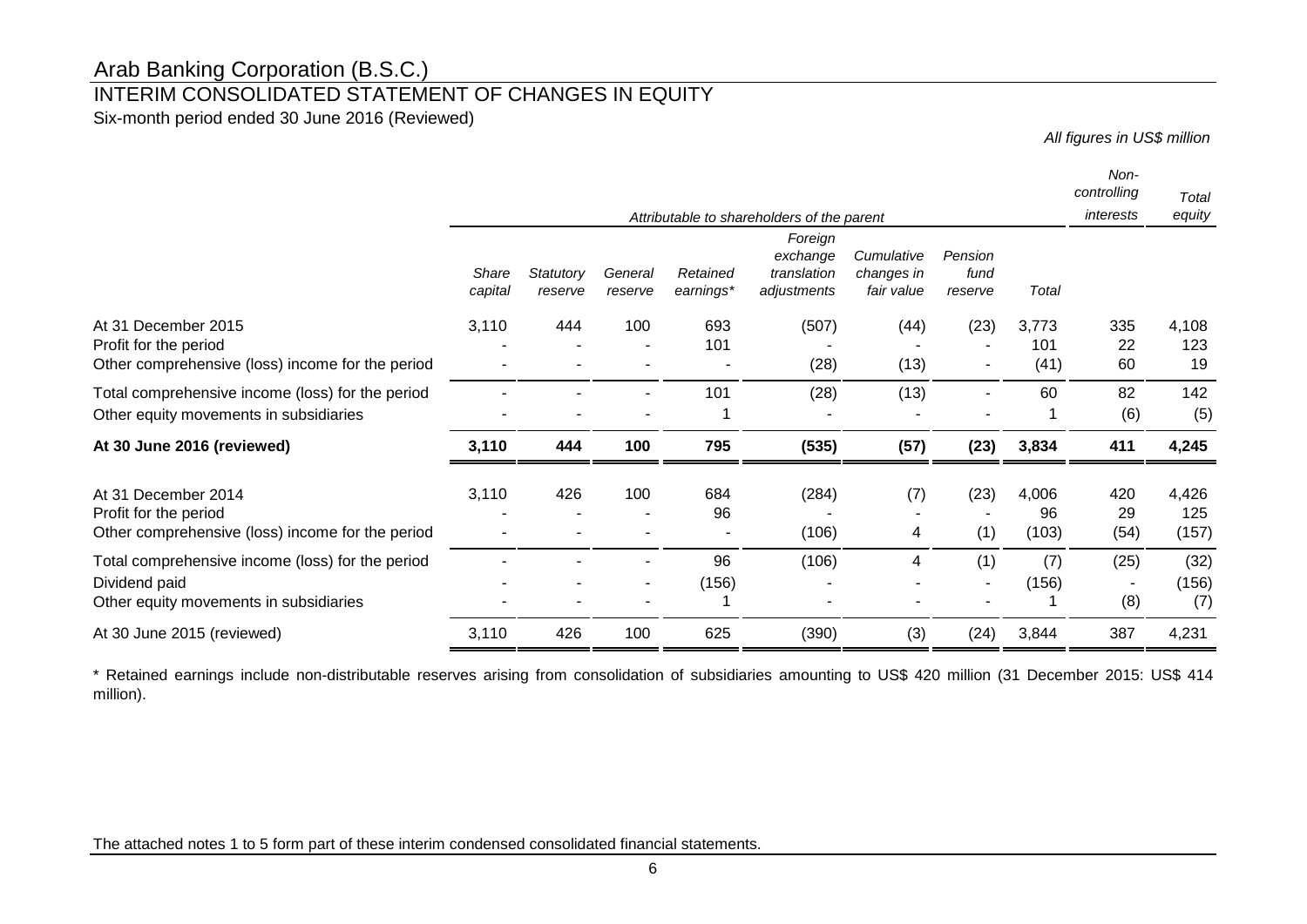# NOTES TO THE INTERIM CONDENSED CONSOLIDATED FINANCIAL **STATEMENTS**

30 June 2016 (Reviewed)

*All figures in US\$ million*

### **1 INCORPORATION AND ACTIVITIES**

Arab Banking Corporation (B.S.C.) [the Bank] is incorporated in the Kingdom of Bahrain by an Amiri decree and operates under a wholesale banking licence issued by the Central Bank of Bahrain. The Bank is a Bahraini Shareholding Company with limited liability and is listed on the Bahrain Bourse. The Central Bank of Libya is the ultimate parent of the Bank and its subsidiaries (together 'the Group').

The Bank's registered office is at ABC Tower, Diplomatic Area, P.O. Box 5698, Manama, Kingdom of Bahrain. The Bank is registered under commercial registration number 10299 issued by the Ministry of Industry and Commerce, Kingdom of Bahrain.

The Group offers a range of international wholesale banking services including Corporate Banking & Financial Institutions, Project & Structured Finance, Syndications, Treasury, Trade Finance services and Islamic Banking. Retail banking services are only provided in the MENA region.

### **2 BASIS OF PREPARATION AND CHANGES TO THE GROUP'S ACCOUNTING POLICIES**

### **2.1 Basis of preparation**

The interim condensed consolidated financial statements for the six-month period ended 30 June 2016 have been prepared in accordance with IAS 34 *Interim Financial Reporting* .

The interim condensed consolidated financial statements do not contain all information and disclosures required in the annual financial statements, and should be read in conjunction with the Group's annual consolidated financial statements for the year ended 31 December 2015. In addition, results for the sixmonth period ended 30 June 2016 are not necessarily indicative of the results that may be expected for the financial year ending 31 December 2016.

### **2.2 Basis of consolidation**

These interim condensed consolidated financial statements include the financial statements of the Bank and its subsidiaries after elimination of inter-company transactions and balances.

### **2.3 New standards, interpretations and amendments adopted by the Group**

The accounting policies adopted in the preparation of the interim condensed consolidated financial statements are consistent with those followed in the preparation of the Group's annual consolidated financial statements for the year ended 31 December 2015, except for the adoption of new standards and interpretations effective as of 1 January 2016.

The following new and amended accounting standards became effective in 2016 and have been adopted by the Group in preparation of these interim condensed consolidated financial statements as applicable. Whilst they did not have any material impact on these interim condensed consolidated financial statements, they may require additional disclosures in the annual consolidated financial statements for the year ending 31 December 2016:

IFRS 14 Regulatory Deferral Accounts (IFRS 14)

Amendments to IFRS 11 Joint Arrangements: Accounting for Acquisitions of Interests (IFRS 11) Amendments to IAS 27: Equity Method in Separate Financial Statements (IAS 27)

Amendments to IFRS 7 Financial Instruments: Disclosures: (i) Servicing contracts and (ii) Applicability of Amendments to IFRS 5 Non-current Assets Held for Sale and Discontinued Operations (IFRS 5)

the amendments to IFRS 7 to condensed interim financial statements

Amendments to IAS 19 Employee Benefits

Amendments to IAS 34 Interim Financial Reporting

Amendments to IAS 1 Disclosure Initiative

Amendments to IFRS 10, IFRS 12 and IAS 28 Investment Entities: Applying the Consolidation Exception Amendments to IAS 16 and IAS 38: Clarification of Acceptable Methods of Depreciation and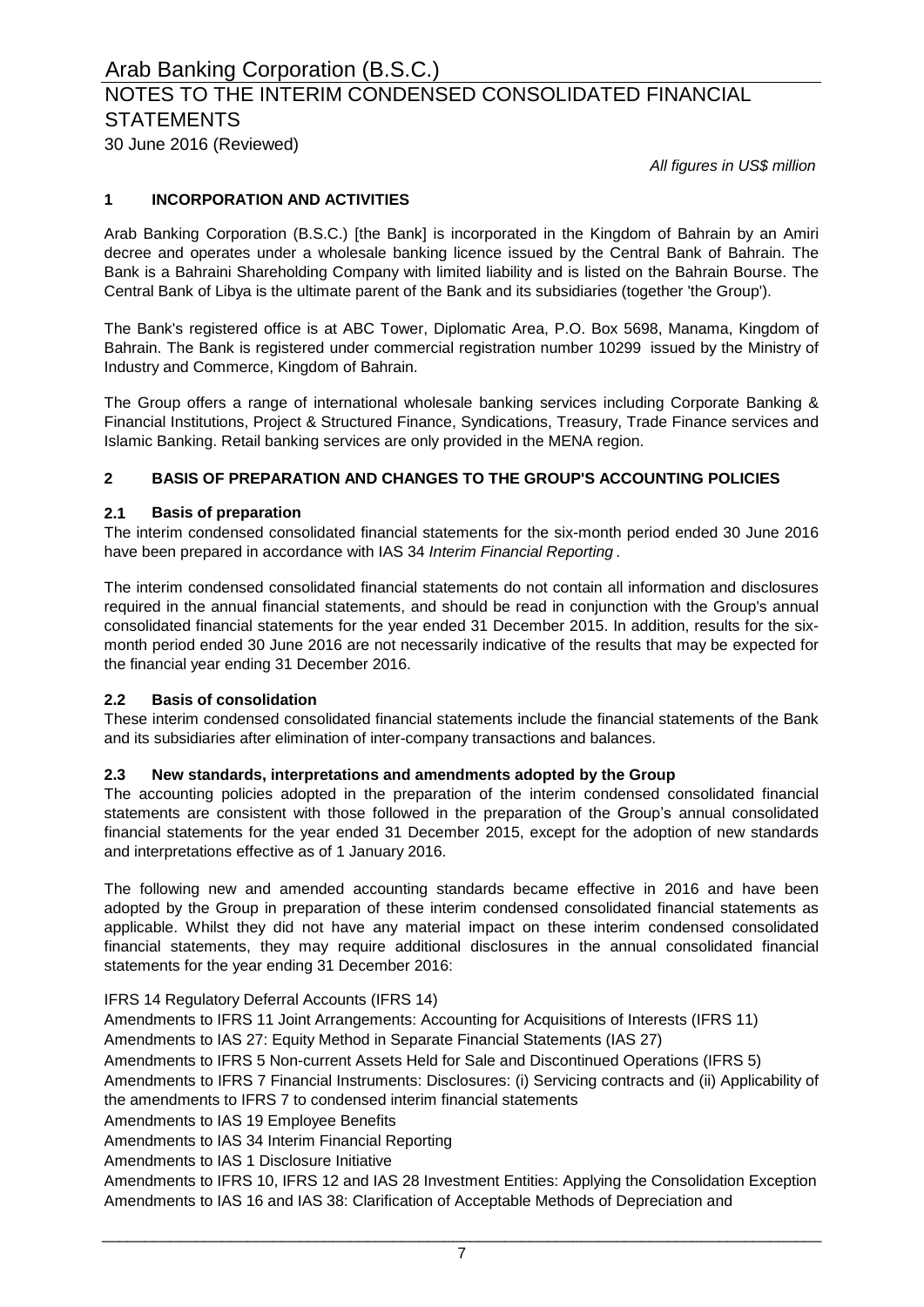### NOTES TO THE INTERIM CONDENSED CONSOLIDATED FINANCIAL **STATEMENTS**

30 June 2016 (Reviewed)

*All figures in US\$ million*

#### **2 BASIS OF PREPARATION AND CHANGES TO THE GROUP'S ACCOUNTING POLICIES (continued)**

### **2.4 New standards, interpretations and amendments issued but not yet effective**

The standards and interpretations that are issued, but not yet effective, up to the date of issuance of the Group's financial statements are disclosed below. The Group intends to adopt these standards, if applicable, when they become effective.

| Topic                                                | <i>Effective date</i> |
|------------------------------------------------------|-----------------------|
| <b>IFRS 9 Financial Instruments</b>                  | 1 January 2018        |
| <b>IFRS 15 Revenue from Contracts with Customers</b> | 1 January 2018        |
| IFRS 16 Leases                                       | 1 January 2019        |

The Group is assessing the impact of implementation of these standards.

### **3 OPERATING SEGMENTS**

For management purposes, the Group is organised into five operating segments which are based on business units and their activities. The Group has accordingly been structured to place its activities under the distinct divisions which are as follows:

- **MENA subsidiaries** cover retail, corporate and treasury activities of subsidiaries in North Africa and Levant;
- **International wholesale banking** encompasses corporate and structured finance, trade finance, Islamic banking services and syndications;
- **Group treasury** comprises treasury activities of Bahrain Head Office, New York and London;
- **ABC Brasil** primarily reflects the commercial banking and treasury activities of the Brazilian subsidiary Banco ABC Brasil S.A., focusing on the corporate and middle market segments in Brazil; and
- **Other** includes activities of Arab Financial Services B.S.C. (c).

| <b>International</b>                                         |                             |                      |                   |                             |              |              |
|--------------------------------------------------------------|-----------------------------|----------------------|-------------------|-----------------------------|--------------|--------------|
| Six-month period ended<br>30 June 2016                       | <b>MENA</b><br>subsidiaries | wholesale<br>banking | Group<br>treasury | <b>ABC</b><br><b>Brasil</b> | <b>Other</b> | <b>Total</b> |
| Net interest income                                          | 71                          | 66                   | 15                | 98                          | 4            | 254          |
| Other operating income                                       | 25                          | 39                   | 17                | 90                          | 17           | 188          |
| Total operating income                                       | 96                          | 105                  | 32                | 188                         | 21           | 442          |
| Profit before impairment provisions                          | 48                          | 77                   | 23                | 135                         | 8            | 291          |
| Impairment provisions - net                                  | (1)                         | 1                    |                   | (36)                        |              | (36)         |
| Profit before taxation and unallocated<br>operating expenses | 47                          | 78                   | 23                | 99                          | 8            | 255          |
| Taxation on foreign operations                               | (11)                        | (5)                  | (1)               | (54)                        |              | (71)         |
| Unallocated operating expenses                               |                             |                      |                   |                             |              | (61)         |
| Profit for the period                                        |                             |                      |                   |                             |              | 123          |
| Operating assets                                             |                             |                      |                   |                             |              |              |
| as at 30 June 2016                                           | 3,644                       | 9,824                | 9,459             | 7,032                       | 70           | 30,029       |
| Operating liabilities                                        |                             |                      |                   |                             |              |              |
| as at 30 June 2016                                           | 3,104                       |                      | 16,812            | 5,863                       | 5            | 25,784       |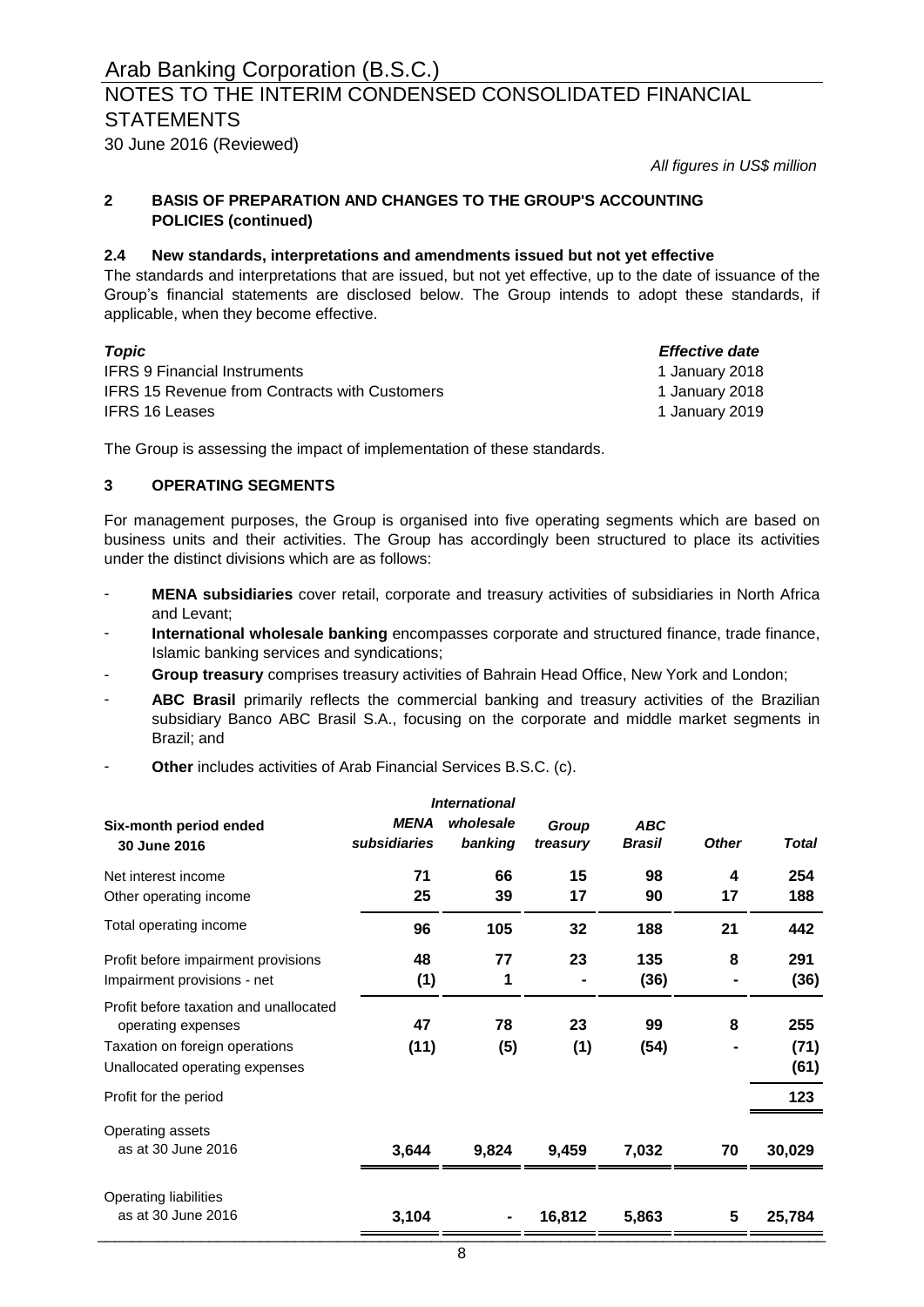# NOTES TO THE INTERIM CONDENSED CONSOLIDATED FINANCIAL **STATEMENTS**

30 June 2016 (Reviewed)

*All figures in US\$ million*

### **3 OPERATING SEGMENTS (continued)**

| International                                                |              |           |          |                |                |        |
|--------------------------------------------------------------|--------------|-----------|----------|----------------|----------------|--------|
| Six-month period ended                                       | <b>MENA</b>  | wholesale | Group    | <b>ABC</b>     |                |        |
| 30 June 2015                                                 | subsidiaries | banking   | treasury | Brasil         | Other          | Total  |
| Net interest income                                          | 64           | 55        | 23       | 110            |                | 253    |
| Other operating income                                       | 24           | 41        | 8        | 33             | 13             | 119    |
| Total operating income                                       | 88           | 96        | 31       | 143            | 14             | 372    |
| Profit before impairment provisions                          | 43           | 67        | 21       | 84             | 2              | 217    |
| Impairment provisions - net                                  | (3)          | (2)       | 6        | (23)           |                | (22)   |
| Profit before taxation and unallocated<br>operating expenses | 40           | 65        | 27       | 61             | $\overline{2}$ | 195    |
| Taxation on foreign operations                               | (12)         | (2)       |          | $\overline{2}$ |                | (12)   |
| Unallocated operating expenses                               |              |           |          |                |                | (58)   |
| Profit for the period                                        |              |           |          |                |                | 125    |
| Operating assets                                             |              |           |          |                |                |        |
| as at 31 December 2015                                       | 3,588        | 9,622     | 8,879    | 6,039          | 67             | 28,195 |
| Operating liabilities                                        |              |           |          |                |                |        |
| as at 31 December 2015                                       | 3,049        |           | 15,864   | 5,169          | 5              | 24,087 |

### **4 FINANCIAL INSTRUMENTS**

The following table provides the fair value measurement heirarchy of the Group's financial assets and financial liabilities.

### **Quantitative disclosure of fair value measurement hierarchy for assets as at 30 June 2016:**

### **Financial assets measured at fair value:**

|                                             | Level 1 | Level <sub>2</sub> | Total |
|---------------------------------------------|---------|--------------------|-------|
| <b>Trading securities</b>                   | 454     | 3                  | 457   |
| Non-trading securities - available-for-sale |         |                    |       |
| Quoted debt securities                      | 3,612   |                    | 3,612 |
| Unquoted debt securities                    |         | 662                | 662   |
| Quoted equity shares                        | 3       |                    | 3     |
| Unquoted equity shares                      |         |                    |       |
| Derivatives held for trading                |         |                    |       |
| Interest rate swaps                         |         | 44                 | 44    |
| Currency swaps                              |         | 38                 | 38    |
| Forward foreign exchange contracts          |         | 119                | 119   |
| Options                                     | 206     | 13                 | 219   |
| <b>Futures</b>                              | 12      |                    | 12    |
| Derivatives held as hedges                  |         |                    |       |
| Interest rate swaps                         |         |                    |       |
| Forward foreign exchange contracts          |         |                    |       |
| Options                                     |         |                    |       |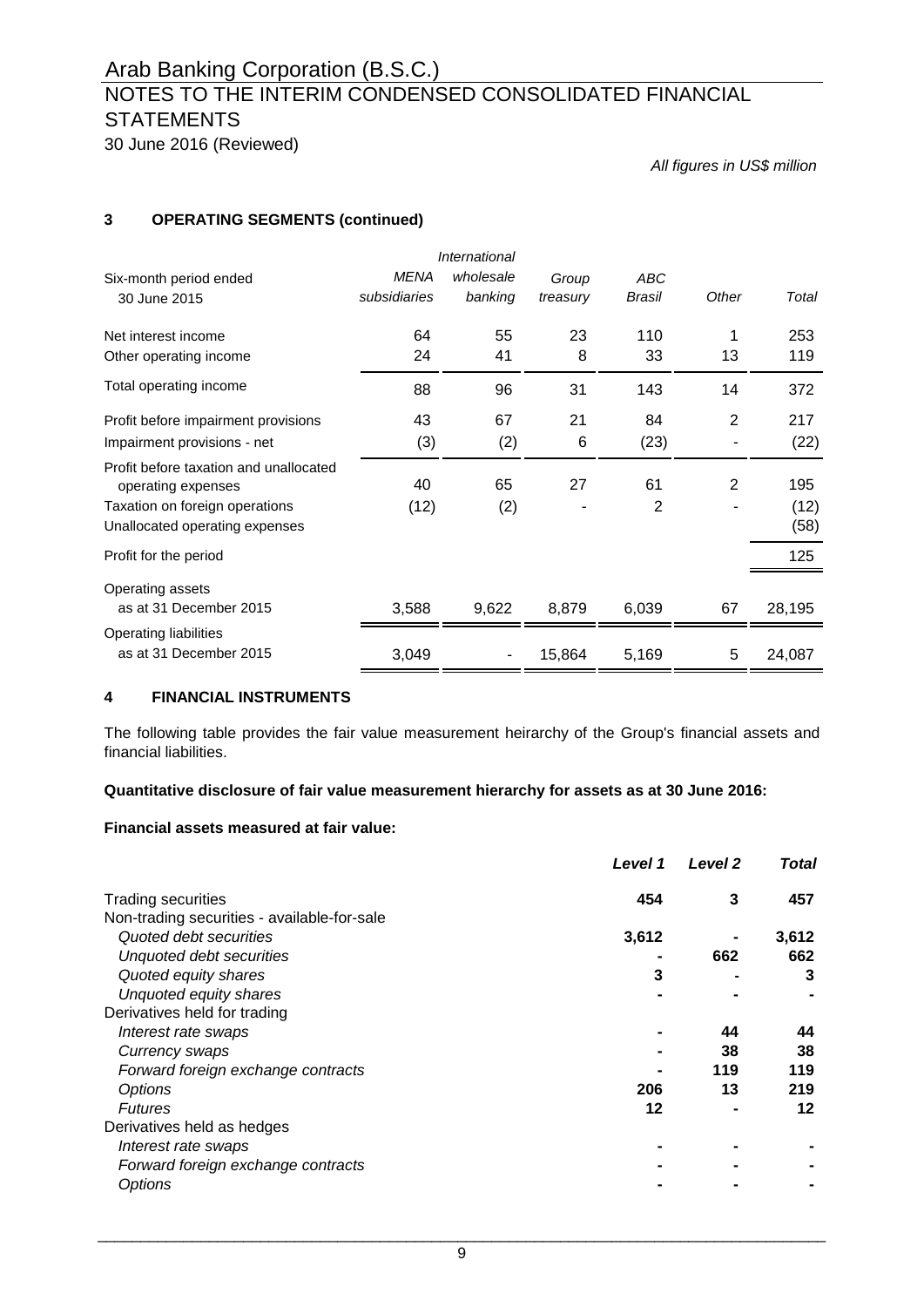# **NOTES TO THE INTERIM CONDENSED CONSOLIDATED FINANCIAL STATEMENTS**

30 June 2016 (Reviewed)

*All figures in US\$ million*

### **4 FINANCIAL INSTRUMENTS (continued)**

### **Quantitative disclosure of fair value measurement hierarchy for liabilities as at 30 June 2016:**

### **Financial liabilities measured at fair value:**

|                                    | Level 1 | Level <sub>2</sub> | Total |
|------------------------------------|---------|--------------------|-------|
| Derivatives held for trading       |         |                    |       |
| Interest rate swaps                |         | 60                 | 60    |
| Currency swaps                     |         | 74                 | 74    |
| Forward foreign exchange contracts |         | 62                 | 62    |
| Options                            | 185     | 11                 | 196   |
| <b>Futures</b>                     | 12      |                    | 12    |
| Derivatives held as hedges         |         |                    |       |
| Interest rate swaps                |         | 2                  | 2     |
| Forward foreign exchange contracts |         | 14                 | 14    |
| <b>Options</b>                     |         |                    |       |

Quantitative disclosure of fair value measurement hierarchy for assets as at 31 December 2015:

Financial assets measured at fair value:

|                                             | Level 1 | Level 2 | Total |
|---------------------------------------------|---------|---------|-------|
| <b>Trading securities</b>                   | 416     | 118     | 534   |
| Non-trading securities - available-for-sale |         |         |       |
| Quoted debt securities                      | 3,150   |         | 3,150 |
| Unquoted debt securities                    |         | 621     | 621   |
| Quoted equity shares                        | 3       |         | 3     |
| Unquoted equity shares                      |         |         |       |
| Derivatives held for trading                |         |         |       |
| Interest rate swaps                         |         | 29      | 29    |
| Currency swaps                              |         | 67      | 67    |
| Forward foreign exchange contracts          |         | 63      | 63    |
| Options                                     | 110     | 13      | 123   |
| <b>Futures</b>                              | 55      |         | 55    |
| Derivatives held as hedges                  |         |         |       |
| Interest rate swaps                         |         | 2       | 2     |
| Forward foreign exchange contracts          |         | 35      | 35    |
| Options                                     |         | 8       | 8     |

Quantitative disclosure of fair value measurement hierarchy for liabilities as at 31 December 2015:

Financial liabilities measured at fair value:

|                                    | Level 1 | Level 2 | Total |
|------------------------------------|---------|---------|-------|
| Derivatives held for trading       |         |         |       |
| Interest rate swaps                |         | 26      | 26    |
| Currency swaps                     |         | 31      | 31    |
| Forward foreign exchange contracts |         | 136     | 136   |
| Options                            | 100     |         | 100   |
| <b>Futures</b>                     | 37      |         | 37    |
| Derivatives held as hedges         |         |         |       |
| Interest rate swaps                |         |         |       |
| Forward foreign exchange contracts |         |         |       |
| Options                            |         | 6       | 6     |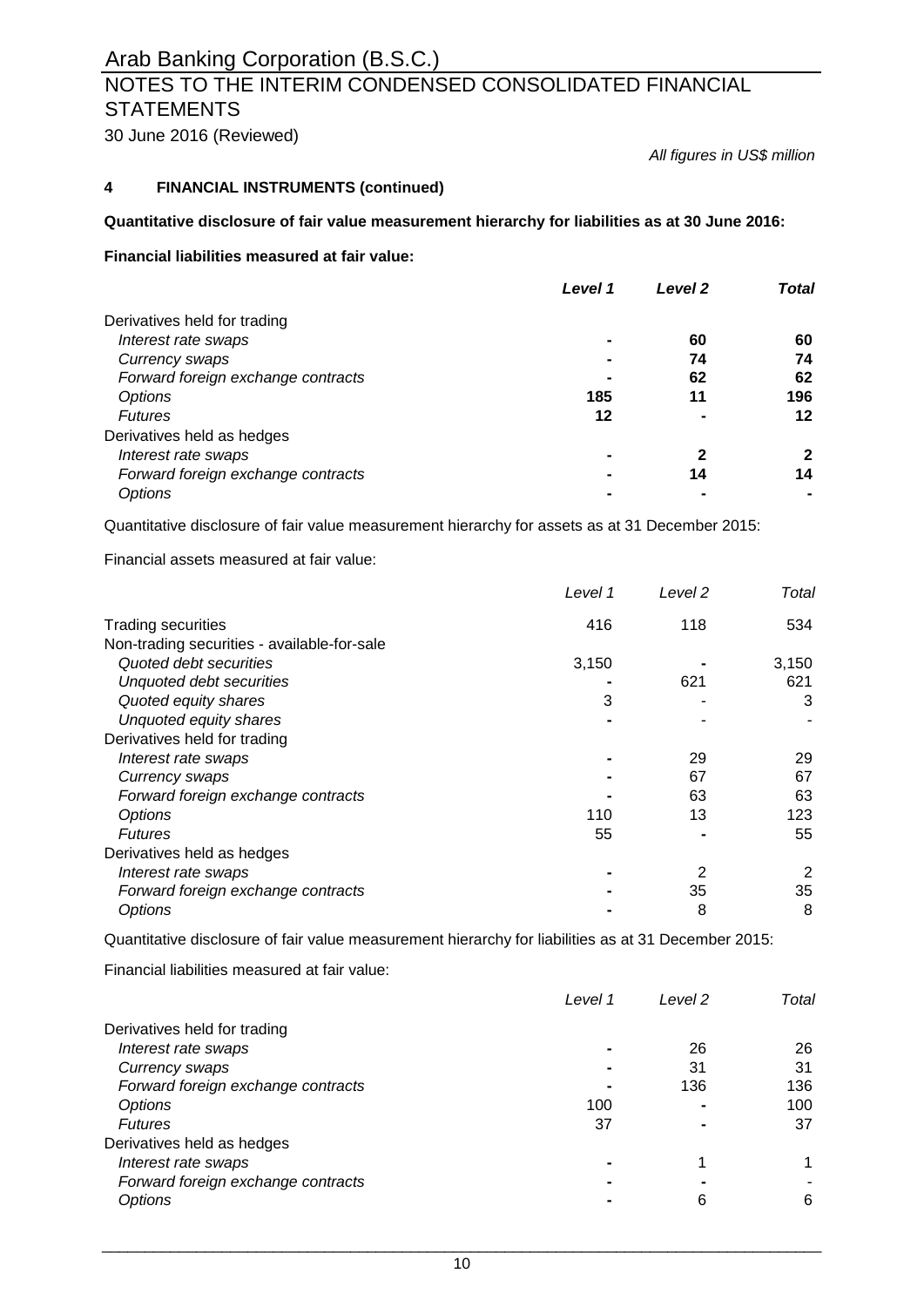# NOTES TO THE INTERIM CONDENSED CONSOLIDATED FINANCIAL **STATEMENTS**

30 June 2016 (Reviewed)

*All figures in US\$ million*

### **4 FINANCIAL INSTRUMENTS (continued)**

### **Fair values of financial instruments not carried at fair value**

Except for the following, the fair value of financial instruments which are not carried at fair value are not materially different from their carrying value.

|                                                                            |                   | 30 June 2016  |                   | 31 December 2015 |  |
|----------------------------------------------------------------------------|-------------------|---------------|-------------------|------------------|--|
|                                                                            | Carrying<br>value | Fair<br>value | Carrying<br>value | Fair<br>value    |  |
| <b>Financial assets</b><br>Other non-trading securities                    | 1.712             | 1.794         | 1.735             | 1.737            |  |
| <b>Financial liabilities</b><br>Term notes, bonds and other term financing | 3.945             | 3.943         | 3.943             | 3.790            |  |

For financial instruments that are recognised at fair value on a recurring basis, the Group determines whether transfers have occurred between Levels in the hierarchy by re-assessing categorisation at the end of each reporting period.

### **Financial instruments in level 1**

The fair value of financial instruments traded in active markets is based on quoted market prices at the balance sheet date. A market is regarded as active if quoted prices are readily and regularly available from an exchange, dealer, broker, industry group, pricing service, or regulatory agency, and those prices represent actual and regularly occurring market transactions on an arm's length basis. The quoted market price used for financial assets held by the Group is the current bid price. These instruments are included in Level 1. Instruments included in Level 1 comprise primarily DAX, FTSE 100 and Dow Jones equity investments classified as trading securities or available for sale.

### **Financial instruments in level 2**

The fair value of financial instruments that are not traded in an active market (for example, over-thecounter derivatives) is determined by using valuation techniques. These valuation techniques maximise the use of observable market data where it is available and rely as little as possible on entity specific estimates. If all significant inputs required to fair value an instrument are observable, the instrument is included in level 2.

### **Transfers between level 1 and level 2**

There were no transfers between level 1 and level 2 during the period ended 30 June 2016 (31 December 2015: none).

### **5 CREDIT COMMITMENTS AND CONTINGENT ITEMS**

### **a) Credit commitments and contingencies**

|                                                                            |       | <b>30 June</b> 31 December |
|----------------------------------------------------------------------------|-------|----------------------------|
|                                                                            | 2016  | 2015                       |
| Short-term self-liquidating trade and transaction-related contingent items | 3,155 | 3,347                      |
| Direct credit substitutes and guarantees                                   | 3,452 | 3,197                      |
| Undrawn loans and other commitments                                        | 1.879 | 1,735                      |
|                                                                            | 8.486 | 8.279                      |
| Risk weighted equivalents                                                  | 2,865 | 2,699                      |